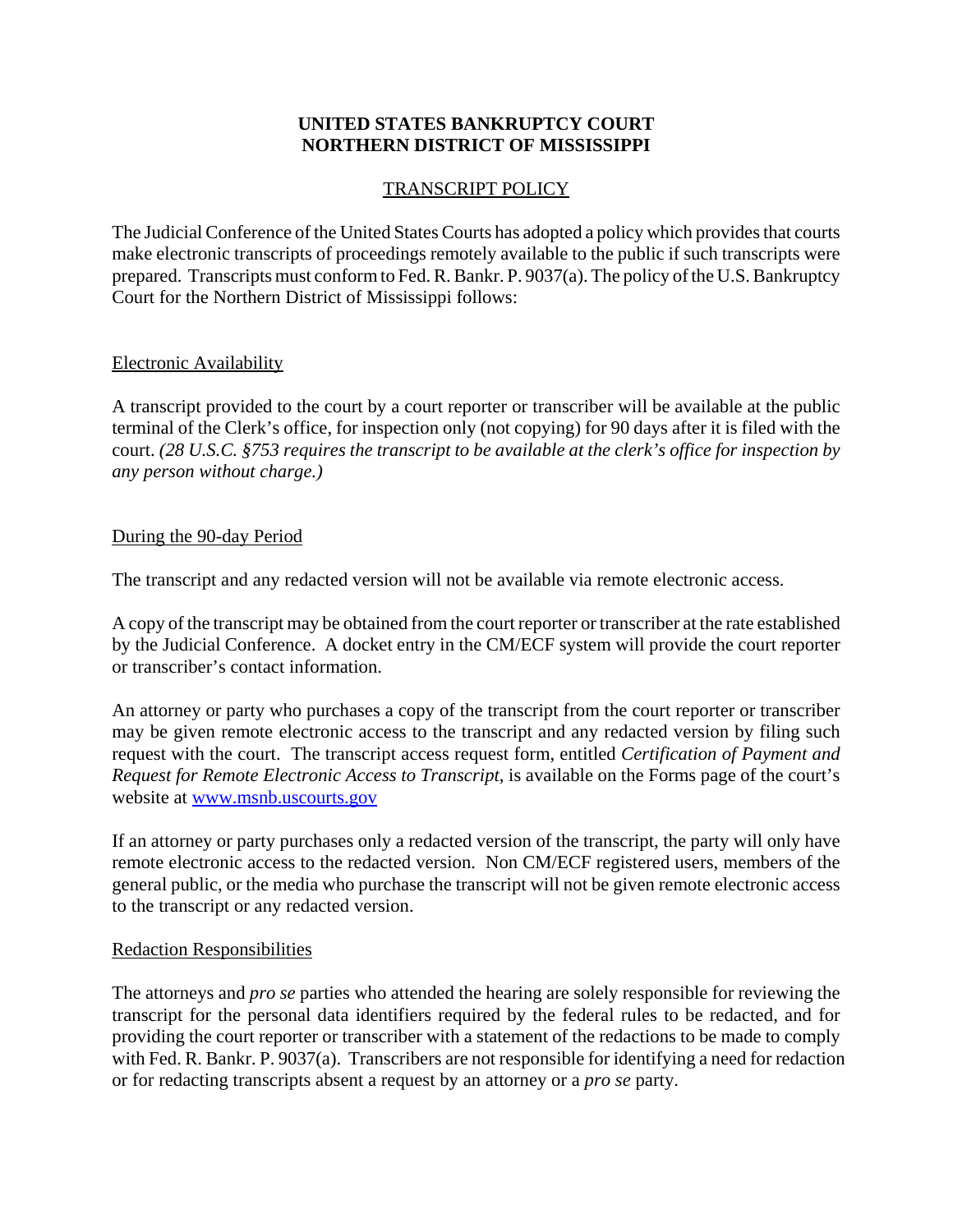The court's responsibility is to follow the Judicial Conference guidelines for providing public access to the transcript and for restricting access in accordance with the Judiciary's privacy policy. The clerk is not required to review documents filed with the court for compliance with Fed. R. Bankr. P. 9037(a).

## Deadlines Related to Restriction, Redaction, and Release of Transcript for Remote Electronic Access.

The date the transcript is filed with the court is the starting date for calculations of all deadlines set out below.

Deadlines are calculated using calendar days. The following deadlines apply to the restriction, redaction, and the release of the transcript for public viewing:

7 days Notice of Intent to Redact

Each party wishing to redact a transcript must file with the court a Notice of Intent to Request Redaction. *If no such notice is filed, the court will assume redaction of the transcript is not necessary.*

#### 21 days<sup>\*</sup> Redaction Request

A party must submit to the court reporter or transcriber, a statement indicating where the personal data identifiers to be redacted appear in the transcript. *This statement is not required to be filed with the court.*

*\* 21 days, or longer if ordered by the court*.

31 days\* File Redacted Transcript

The court reporter or transcriber must perform the required redactions and file a redacted version of the transcript with the court.

*31 days, or longer if ordered by the court.*

90 days Release Transcript Restriction for Remote Electronic Access

Transcript restriction can be removed to allow remote electronic access to the transcript, provided there are no other redaction documents or motions linked to the transcript.

After the 90-day Period.